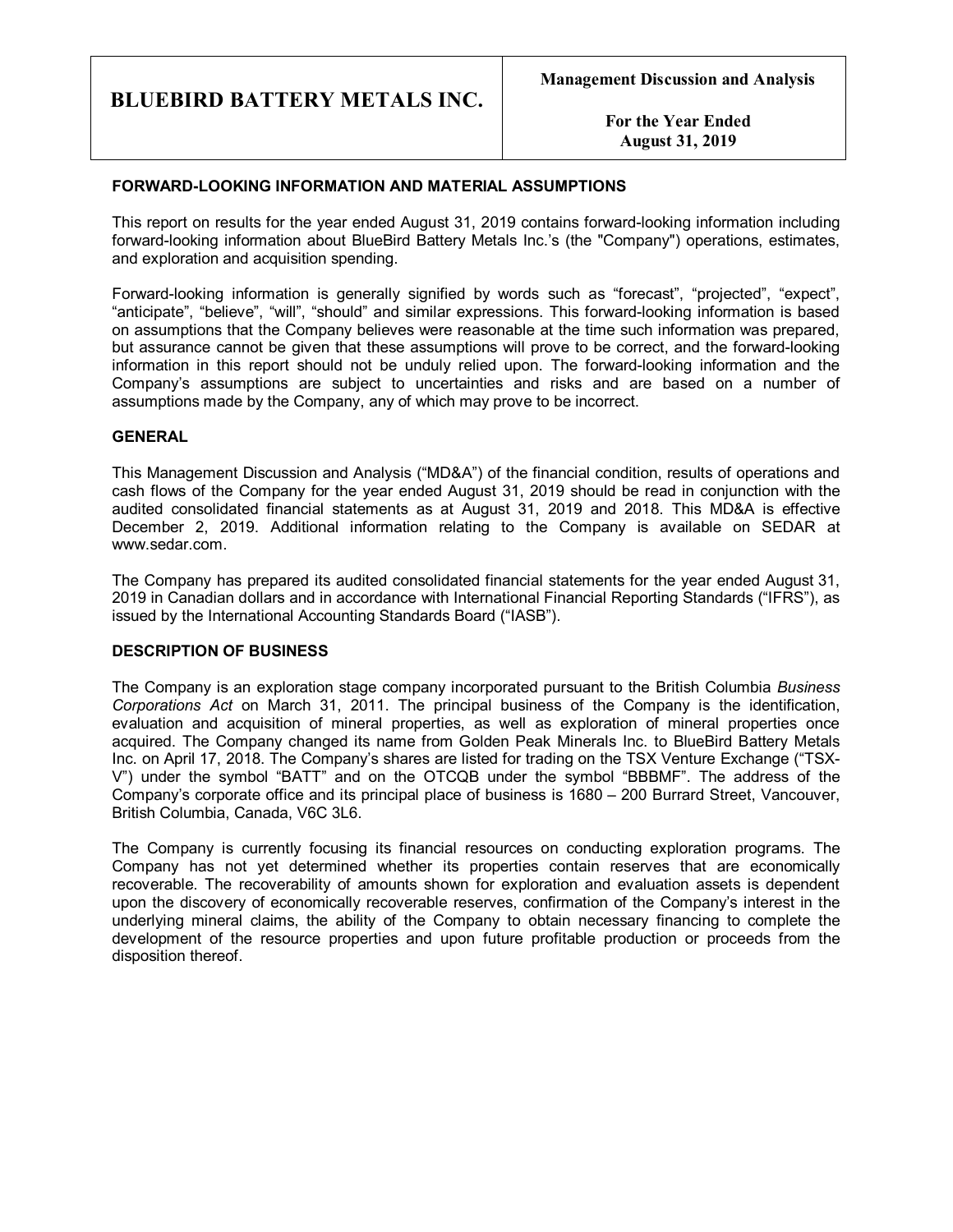**For the Year Ended August 31, 2019**

# **EXPLORATION AND EVALUATION ASSETS**

Total costs incurred on exploration and evaluation assets are summarized as follows:

|                                                                                                                                                           |              | <b>Canegrass Property</b>                                   |             | <b>Ashburton</b><br>Property             |              | Atikwa Lake /<br>Maybrun<br><b>Properties</b> |              | <b>Batt</b><br><b>Property</b> |               | Hemlo<br><b>Properties</b>                              |              | <b>Total</b>                                                                |
|-----------------------------------------------------------------------------------------------------------------------------------------------------------|--------------|-------------------------------------------------------------|-------------|------------------------------------------|--------------|-----------------------------------------------|--------------|--------------------------------|---------------|---------------------------------------------------------|--------------|-----------------------------------------------------------------------------|
| <b>Acquisition Costs</b>                                                                                                                                  |              |                                                             |             |                                          |              |                                               |              |                                |               |                                                         |              |                                                                             |
| Balance, August 31, 2017<br>Acquisition and option payments (cash)<br>Acquisition and option payments (shares)<br>Claim costs<br>Impairment               | S            | 50,000<br>945,707                                           | <b>S</b>    | 25,000                                   | S            | 725,953<br>1,331<br>(17,000)                  | S            | 25,000<br>67,500               | S             | 2,290,022<br>883,500<br>1,016<br>(3,174,538)            | S            | 3,015,975<br>100,000<br>1,896,707<br>2,347<br>(3, 191, 538)                 |
| Balance, August 31, 2018<br>Acquisition and option payments (shares)<br>Claim costs<br>Impairment                                                         |              | 995.707<br>553,125                                          |             | 25,000<br>514,594<br>85,474<br>(625,068) |              | 710,284<br>1,209<br>(640,000)                 |              | 92,500<br>(92,500)             |               |                                                         |              | 1,823,491<br>1,067,719<br>86,683<br>(1,357,568)                             |
| Balance, August 31, 2019                                                                                                                                  | $\mathbf{s}$ | 1,548,832                                                   | \$          | $\sim$                                   | S            | 71,493                                        | $\mathbf{s}$ |                                | \$            |                                                         | \$           | 1,620,325                                                                   |
| <b>Deferred Exploration Expenditures</b>                                                                                                                  |              |                                                             |             |                                          |              |                                               |              |                                |               |                                                         |              |                                                                             |
| Balance, August 31, 2017<br>Camp and other<br>Drilling<br>Geological<br>Geophysics<br>Impairment                                                          | S            | 5,077<br>90,933<br>114,911<br>63,972                        | S           | 4,685<br>3,335                           | S            | 181,046<br>6,000<br>84,350<br>(12,628)        | S            | 48,629                         | S             | 914,383<br>15,100<br>13,750<br>158,523<br>(1, 101, 756) | $\mathbf{s}$ | 1,095,429<br>30,862<br>90,933<br>264,975<br>222,495<br>(1, 114, 384)        |
| Balance, August 31, 2018<br>Camp and other (recovery)<br>Drilling<br>Geological (recovery)<br>Geophysics<br>Impairment<br>Currency translation difference |              | 274,893<br>151<br>243,531<br>75,060<br>118,382<br>(10, 208) |             | 8,020<br>3,050<br>(10,682)<br>(388)      |              | 258,768<br>(2,970)<br>(6,100)<br>(1,000)      |              | 48,629<br>21,657<br>(70, 286)  |               |                                                         |              | 590,310<br>(2,819)<br>243,531<br>93,667<br>118,382<br>(81,968)<br>(10, 596) |
| Balance, August 31, 2019                                                                                                                                  | $\mathbf{s}$ | 701.809                                                     | S           |                                          | $\mathbf{s}$ | 248,698                                       | $\mathbf{s}$ |                                | $\mathbf S$   |                                                         | $\mathbf{s}$ | 950,507                                                                     |
| <b>Total Exploration and Evaluation Assets</b>                                                                                                            |              |                                                             |             |                                          |              |                                               |              |                                |               |                                                         |              |                                                                             |
| Balance, August 31, 2018                                                                                                                                  | S            | 1,270,600                                                   | S           | 33,020                                   | $\mathbf{s}$ | 969,052                                       | $\mathbf{s}$ | 141,129                        | <sup>\$</sup> |                                                         | $\mathbf{s}$ | 2,413,801                                                                   |
| Balance, August 31, 2019                                                                                                                                  | $\mathbf{s}$ | 2,250,641                                                   | $\mathbf S$ | $\overline{\phantom{a}}$                 | <b>S</b>     | 320,191                                       | $\mathbf{s}$ | $\overline{\phantom{0}}$       | $\mathbf S$   | $\overline{\phantom{a}}$                                | $\mathbf{s}$ | 2,570,832                                                                   |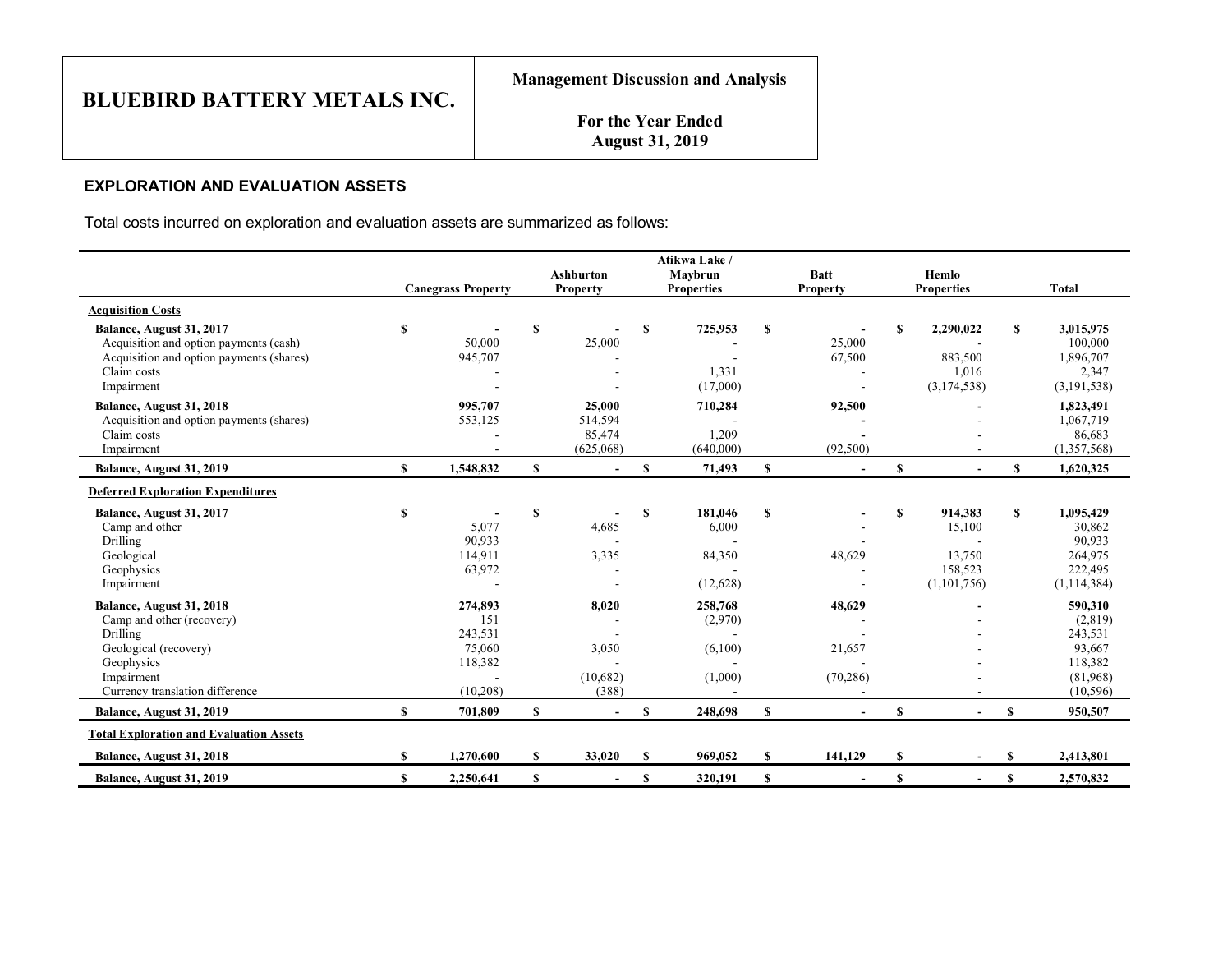**For the Year Ended August 31, 2019**

# **Canegrass Property**

On March 15, 2018, the Company entered into an option agreement with Trafalgar Resources Pty. Ltd. ("Trafalgar") to acquire a 100% interest in the Canegrass Property, located in the Mount Magnet region of Western Australia.

In consideration, the Company must make payments as follows:

- Cash payment of \$25,000 (paid) and issuance of 3,000,000 common shares of the Company (issued) upon approval by the TSX-V (approval received on March 21, 2018);
- · Issuance of an additional 1,875,000 common shares of the Company on or before March 21, 2019 (issued and valued at \$553,125); and
- · Issuance of an additional 1,875,000 common shares of the Company on or before March 21, 2020.

The Company must also incur exploration expenditures as follows:

- \$500,000 on or before March 21, 2019 (incurred);
- · An additional \$1,000,000 on or before March 21, 2020; and
- · An additional \$1,500,000 on or before March 21, 2021.

A finder's fee of 261,058 shares (issued and valued at \$75,707) was paid in relation to the agreement. Subject to further TSX-V approval, a discovery bonus of 1,500,000 common shares of the Company will be issued in the event of discovery of a copper/cobalt equivalent resource of 250,000 ounces or greater on the Canegrass Property.

The Company also paid a \$25,000 letter of intent ("LOI") fee to Trafalgar during the year ended August 31, 2018.

### Phase One Exploration Program

On August 7, 2018, the Company reported the results of surface rock chips collected at VTEM-08 during the cultural survey of the planned drill sites, returning anomalous vanadium, titanium and iron values. The results fell within a broad, elongate,  $V_2O_5$  surface anomaly defined by historical rock chip samples (refer to the press release dated August 7, 2018).

On October 23, 2018, the Company announced results for five reverse circulation holes drilled near VTEM-08. The holes were drilled on one section and spaced 80 metres between holes. The initial hole on the section BBRC001 targeted the VTEM-08 anomaly to evaluate for potential magmatic nickel, copper sulphide mineralization. The remaining four holes on the section targeted a broad, elongate, coincident rock geochemical surface anomaly (vanadium) and magnetic anomaly measuring 4,500 metres by 500 metres. Significant assay results were as follows:

| <b>Hole ID</b> | <b>From</b><br>(m) | Τo<br>(m) | Interval $(1)$<br>(m) | $V_2O_5$<br>(%) |
|----------------|--------------------|-----------|-----------------------|-----------------|
| BBRC001        |                    |           |                       | 0.36            |
|                | 0.00               | 102.00    | 102.00                |                 |
| including      | 35.00              | 55.00     | 20.00                 | 0.49            |
| and            | 64.00              | 81.00     | 17.00                 | 0.78            |
| including      | 72.00              | 80.00     | 8.00                  | 1.03            |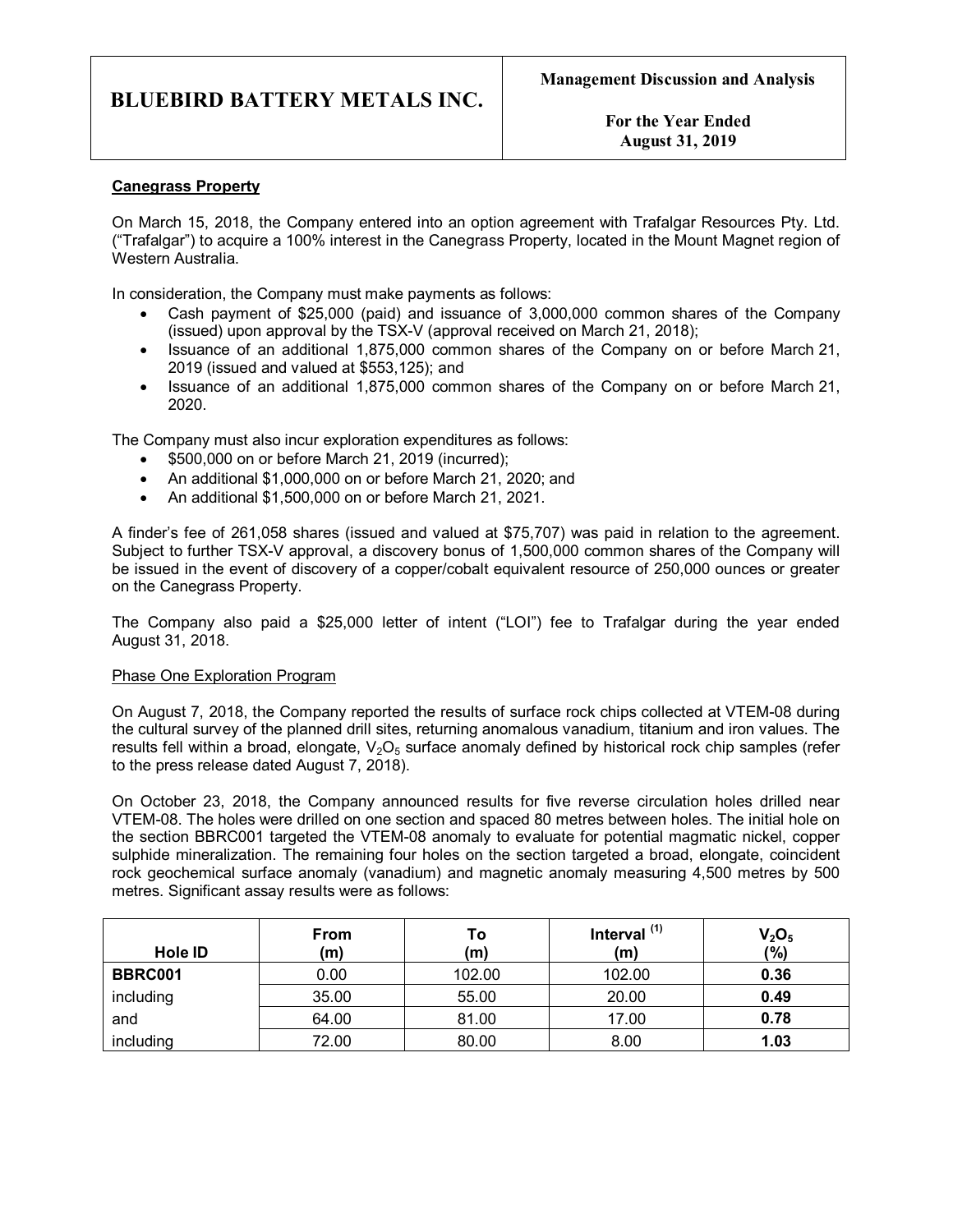## **For the Year Ended August 31, 2019**

| <b>Hole ID</b> | From<br>(m) | To<br>(m) | Interval <sup>(1)</sup><br>(m) | V <sub>2</sub> O <sub>5</sub><br>(%) |
|----------------|-------------|-----------|--------------------------------|--------------------------------------|
| <b>BBRC002</b> | 0.00        | 121.00    | 121.00                         | 0.31                                 |
| including      | 38.00       | 61.00     | 23.00                          | 0.46                                 |
| and            | 100.00      | 119.00    | 19.00                          | 0.53                                 |
| including      | 110.00      | 119.00    | 9.00                           | 0.68                                 |
| <b>BBRC003</b> | 0.00        | 85.00     | 85.00                          | 0.16                                 |
| including      | 32.00       | 34.00     | 2.00                           | 0.48                                 |
| <b>BBRC004</b> | 25.00       | 78.00     | 53.00                          | 0.23                                 |
| including      | 39.00       | 42.00     | 3.00                           | 0.39                                 |
| and            | 62.00       | 63.00     | 1.00                           | 0.63                                 |
| <b>BBRC005</b> | 8.00        | 63.00     | 55.00                          | 0.21                                 |
| including      | 30.00       | 38.00     | 8.00                           | 0.58                                 |
| including      | 35.00       | 38.00     | 3.00                           | 0.88                                 |

*(1) The intervals noted in the above table are measured downhole and are not true width. There is insufficient information at this time to determine the true width of the mineralized zone.*

On November 29, 2018, the Company announced results from five diamond drill holes. All holes during the Phase One drill program targeted VTEM™ anomalies. The diamond drill campaign consisted of 1,380 metres and all holes intersected anomalous Ni, Cu and Co grades, establishing a trend with a 4,500 metre strike length within the magnetite-rich gabbro-norites. Significant assay results are presented in the following table:

|                | From   | To     | Interval $(2)$ | Ni   | Cu   | Co   |               |
|----------------|--------|--------|----------------|------|------|------|---------------|
| <b>Hole ID</b> | (m)    | (m)    | (m)            | (%)  | (%)  | (%)  | <b>Target</b> |
| BBDD001        | 142.96 | 144.66 | 1.70           | 1.20 | 0.41 | 0.10 | VTEM-06       |
| including      | 144.09 | 144.66 | 0.57           | 3.07 | 0.62 | 0.24 |               |
| BBDD002        | 243.15 | 257.40 | 14.25          | 0.69 | 0.82 | 0.05 | CG-039        |
| including      | 250.80 | 255.70 | 4.90           | 1.33 | 1.26 | 0.10 |               |
| <b>BBDD003</b> | 225.80 | 227.00 | 1.20           | 0.48 | 0.98 | 0.06 | $CG-02$       |
| BBDD004        | 275.00 | 279.00 | 4.00           | 0.25 | 0.41 | 0.05 | $CG-02$       |
| including      | 277.85 | 279.00 | 1.15           | 0.37 | 0.70 | 0.08 |               |
| BBDD005        | 255.70 | 263.00 | 7.30           | 0.14 | 0.31 | 0.02 | $CG-02$       |
| including      | 256.75 | 257.15 | 0.40           | 0.50 | 1.51 | 0.06 |               |

*(2) The intervals noted in the above table are measured downhole and are not true width. There is insufficient information at this time to determine the true width of the mineralized zone.*

The technical content in this MD&A has been reviewed and approved by Wesley Hanson, P.Geo., a director of the Company and a Qualified Person pursuant to National Instrument ("NI") 43-101 *Standards of Disclosure for Mineral Projects*.

# **Ashburton Project**

On August 8, 2018, the Company entered into an agreement to acquire a 100% interest in the Ashburton Project, located in Western Australia.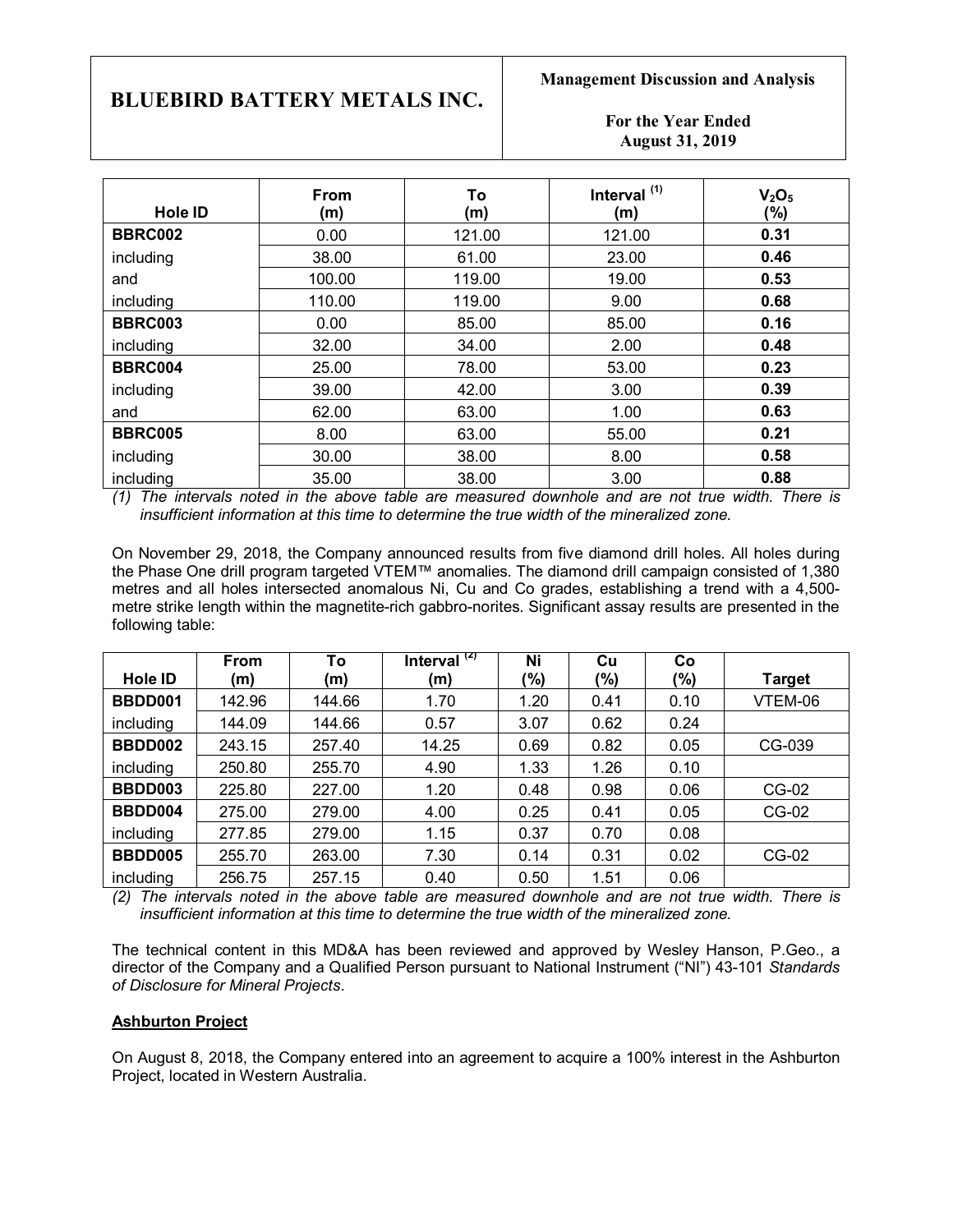**For the Year Ended August 31, 2019**

In consideration, the Company must make payments as follows:

- · Issuing common shares of the Company upon completion with a volume weighted average price ("VWAP") over a 30-day period of \$750,000 (issued and valued at \$514,594 based on the trading price at the date of issuance); and
- · Issuing common shares of the Company with a VWAP over a 30-day period of \$750,000 on October 9, 2019.

The Company also paid a \$25,000 LOI fee to the vendor during the year ended August 31, 2018.

On February 22, 2019, the Company announced initial sampling results at the Ashburton Project. The rock chip sampling results are included in the table below:

| <b>Sample</b>   | <b>Easting</b> | <b>North</b> | Co ppm | Cu ppm | Fe %  | Mn%    | Ni ppm | Zn ppm |
|-----------------|----------------|--------------|--------|--------|-------|--------|--------|--------|
| <b>CAPR042</b>  | 434,478        | 7,412,365    | 4,214  | 935    | 15.28 | 11.978 | 546    | 569    |
| CAPR024B        | 430,184        | 7,414,361    | 2,095  | 735    | 1.02  | 27.815 | 92     | 841    |
| CAPR024A        | 30,184         | ,414,361     | 1,333  | 452    | 2.42  | 20.72  | 61     | 516    |
| <b>CAPR0442</b> | 488,470        | ,380,690     | 924    | X      | 3.5   | 22.006 | 26     | 93     |
| 109682          | 480,684        | ,386,325     | 646    | 385    | 38.6  | 5.5351 | 925    | 815    |
| <b>CAPR0437</b> | 480,925        | ,385,865     | 467    | 139    | 5.37  | 4.1811 | 396    | 384    |
| <b>CAPR0461</b> | 513,000        | 7,365,230    | 247    | 35     | 43.2  | 0.4721 | 598    | 2428   |
| 109681          | 480,702        | 7,386,075    | 185    | 173    | 5.78  | 1.7243 | 47     | 57     |
| 109687          | 479,239        | 7,386,866    | 153    | 136    | 22.94 | 1.6214 | 256    | 304    |
| 109691          | 479,125        | 7,387,008    | 152    | 125    | 10.67 | 1.2949 | 135    | 158    |

The October 9, 2019 common share payment has not been made subsequent to August 31, 2019. Accordingly, the property has been written down to \$nil.

#### **Atikwa Lake / Maybrun Properties**

The Atikwa Lake Property is located in northwestern Ontario in the Rainy River district, an emerging gold camp. The Company has assembled a land position centered around the Maybrun mine, a pastproducing gold-copper deposit.

On February 4, 2016, the Company entered into an agreement to acquire a 100% undivided interest in 20 mineral claims located in Ontario. As consideration, the Company issued 75,000 common shares of the Company at a value of \$60,000.

In March 2017, an additional five claims were acquired for \$6,480.

On April 7, 2017, the Company entered into an agreement to acquire a 100% interest in the Maybrun Property located in Ontario. As consideration, the Company issued 1,200,000 common shares at a value of \$600,000 and paid \$40,000 in cash.

The vendors retained a 2% net smelter return royalty ("NSR") on the property. The Company has the option to purchase 1% of the 2% NSR (one-half) at a price of \$1,000,000.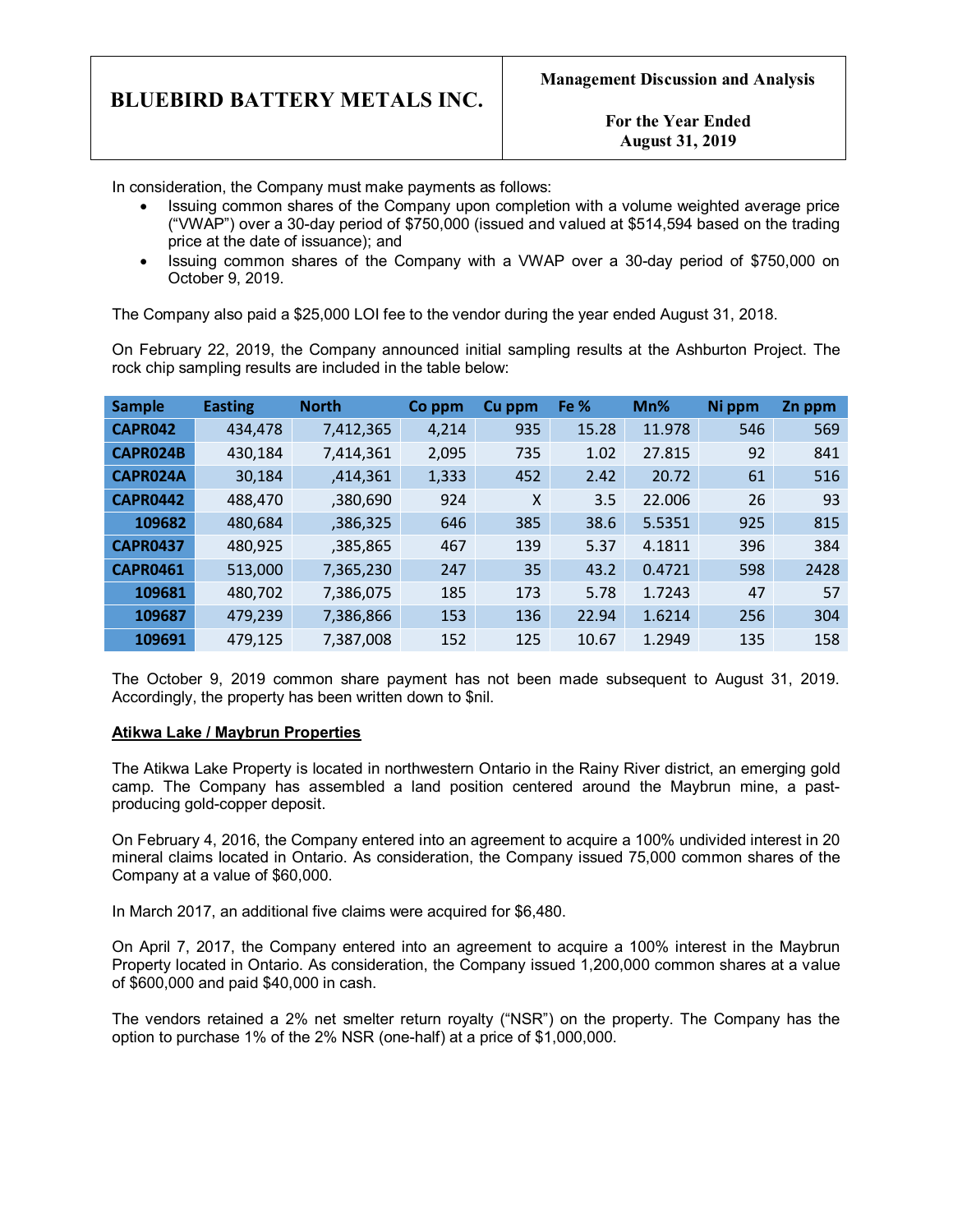# **For the Year Ended August 31, 2019**

On June 19, 2017, the Company entered into an option agreement to acquire additional claims on the Atikwa Lake Property. Under the terms of the option agreement, the Company could earn a 100% interest by making payments as follows:

- · Issuing 25,000 common shares of the Company (issued) and making a cash payment of \$10,000 (paid) upon approval by the TSX-V;
- · Issuing 25,000 common shares of the Company and making a cash payment of \$25,000 by June 23, 2018;
- · Issuing 50,000 common shares of the Company and making a cash payment of \$35,000 by June 23, 2019; and
- · Issuing 85,000 common shares of the Company and making a cash payment of \$60,000 by June 23, 2020.

The Company was also required to incur exploration expenditures on the additional claims as follows:

- \$50,000 on or before June 19, 2018;
- · An additional \$75,000 on or before June 19, 2019; and
- · An additional \$150,000 on or before June 19, 2020.

The vendors retained a 2% NSR on the property. The Company had the option to purchase 1% of the 2% NSR (one-half) at a price of \$1,000,000.

On April 6, 2018, the Company provided termination notice to the vendors of the June 19, 2017 option agreement. The Company recorded an impairment of \$29,628 as a result of the termination.

During the year ending August 31, 2019, the Company allowed the option title claims to lapse and recorded an impairment charge in the amount of \$641,000.

# **Batt Property**

On March 26, 2018, the Company entered into an option agreement with Strategic Metals Ltd. ("Strategic") to acquire an 80% interest in the Batt Property, located in Yukon Territory. In consideration, the Company paid cash of \$25,000 and issued 250,000 common shares of the Company valued at \$67,500.

The Company must also incur exploration expenditures as follows:

- · \$50,000 on or before March 31, 2019 (incurred);
- · An additional \$150,000 on or before March 31, 2020; and
- · An additional \$300,000 on or before March 31, 2021.

Strategic retains a 1% NSR on the property. In the case the option agreement terms are met, a joint venture ("JV") will be formed between the Company and Strategic. Should Strategic's JV participation drop below 10%, the NSR will increase to 2%. At that time, the Company may repurchase 1% (one-half) of the NSR for \$1,000,000, subject to further TSX-V approval.

As at August 31, 2019, the Company did not have intentions to meet the exploration expenditure requirements. Accordingly, the property has been written down to \$nil.

#### **Hemlo Properties**

#### Heikki Property

On October 28, 2016, and as amended November 17, 2017, the Company entered into four option agreements to acquire the Esa, Kulta, Seija and Soturi properties, collectively, the Heikki Property,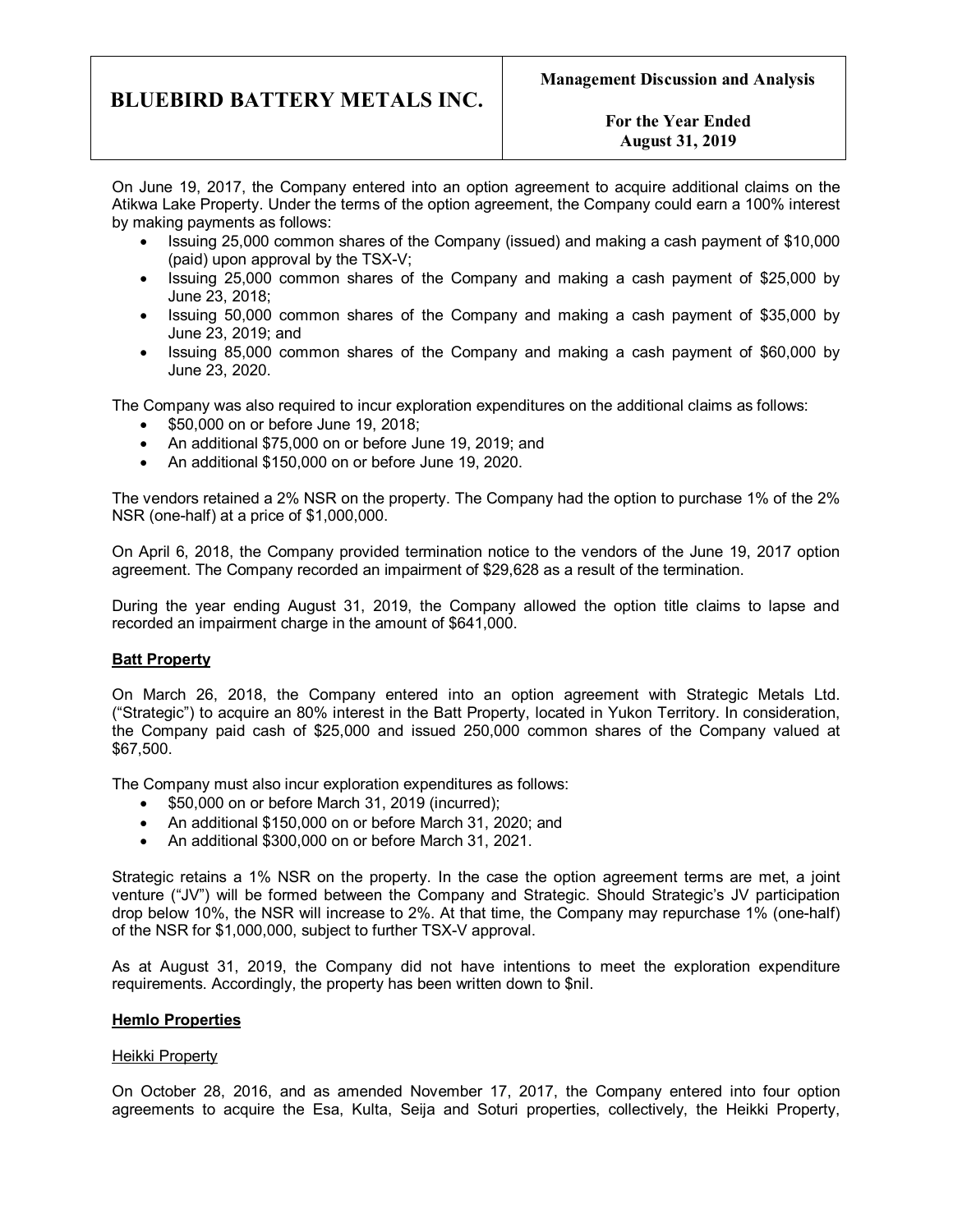**For the Year Ended August 31, 2019**

located in Ontario. Under the terms of the option agreements, the Company could earn a 100% interest by making payments as follows:

- · Issuing 2,600,000 common shares of the Company (issued and valued at \$1,040,000) and making a cash payment of \$105,000 (paid) upon approval by the TSX-V;
- · Issuing 3,100,000 common shares of the Company by January 31, 2018 (issued); and
- · Issuing 1,750,000 common shares of the Company by November 17, 2018.

The vendors retained a 3% NSR on the properties. The Company had the option to purchase 1% of the 3% NSR (one-third) at a price of \$500,000.

On August 9, 2017, the Company announced initial results of a completed airborne VTEM™ survey and the completion and filing of the initial NI 43-101 Technical Report on the Heikki Property.

NI 43-101 Technical Report highlights:

- · The Report, based on positive merits of the project and exploration potential, recommends:
	- $\circ$  Completion of a \$2.6 million, two-phase exploration program that includes airborne and surface geophysics, regional and local scale geological mapping and sampling (Phase 1) followed by compilation, interpretation and diamond drilling (Phase 2).
- The Report also provides a recommendation that the area where the metasedimentary and intermediate/mafic volcanic rocks are in contact with the Cedar Lake Pluton is a prime exploration target.

The Company filed the Report entitled *N.I. 43-101 Technical Report on the Heikki Hemlo Property* dated July 17, 2017. The Report was authored by independent consultants Peter Caldbick, P.Geo. and J. Garry Clark, P.Geo. The Report is available on SEDAR (www.sedar.com) under the Company's profile.

On April 6, 2018, the Company provided termination notice to the vendors of the Heikki Property. The Company issued 3,100,000 common shares of the Company valued at \$883,500 in relation to the January 31, 2018 payment. The Company recorded an impairment of \$2,997,499 as a result of the termination.

#### Hemlo East

On January 27, 2017, the Company entered into an option agreement to acquire the Hemlo East Property, located in Ontario. Under the terms of the option agreement, the Company could earn a 100% interest by making payments as follows:

- · Issuing 750,000 common shares of the Company (issued and valued at \$352,500) and making a cash payment of \$100,000 (paid) upon approval by the TSX-V;
- · Issuing 500,000 common shares of the Company and making a cash payment of \$100,000 by February 8, 2018;
- · Issuing 500,000 common shares of the Company and making a cash payment of \$100,000 by February 8, 2019; and
- · Issuing 500,000 common shares of the Company and making a cash payment of \$40,000 by February 8, 2020.

The Company was also required to incur exploration expenditures on the property as follows:

- · \$600,000 on or before January 27, 2018;
- · An additional \$600,000 on or before January 27, 2019; and
- · An additional \$600,000 on or before January 27, 2020.

The vendor retained a 2.5% NSR on the property. The Company had the option to purchase 0.5% of the 2.5% NSR (one-fifth) at a price of US \$1,000,000.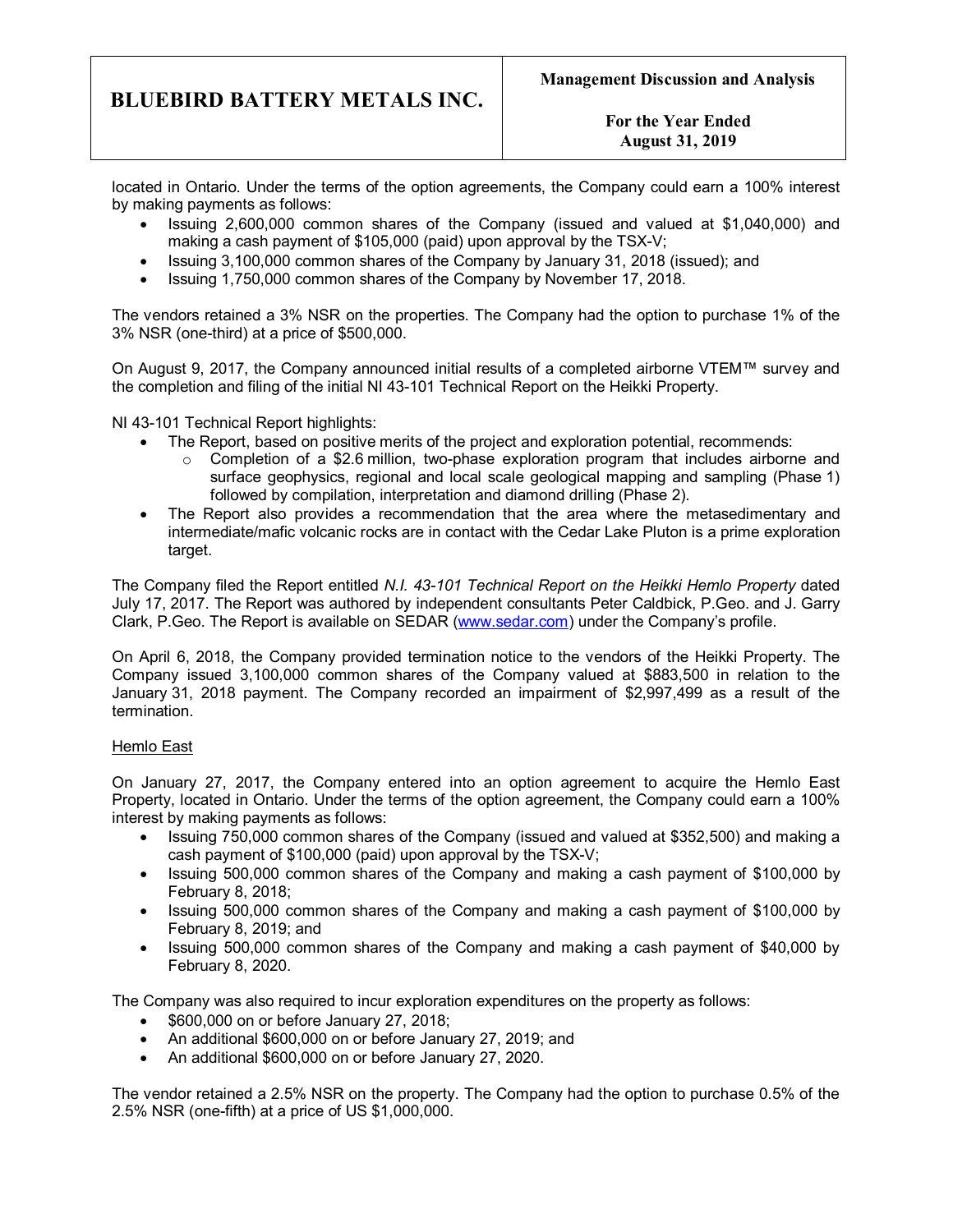**For the Year Ended August 31, 2019**

On January 31, 2018, the Company provided termination notice to the vendor of the Hemlo East Property. The Company recorded an impairment of \$591,195 as a result of the termination.

#### Hemlo East Extension and Hemlo West

On May 31, 2017, and as amended December 18, 2017 and January 31, 2018, the Company entered into two agreements to acquire additional claims in the Hemlo area. Under the terms of the agreements, the Company could earn a 100% interest by making payments as follows:

- · Issuing 2,200,000 common shares of the Company upon approval by the TSX-V (issued and valued at \$682,000); and
- · Issuing 1,000,000 common shares of the Company and making a cash payment of \$500,000 by March 2, 2018.

The vendors retained a 2% NSR on each property. The Company had the option to purchase 1% of each 2% NSR (one-half) at a price of \$1,000,000 each.

On April 6, 2018, the Company provided termination notice to the vendors of the Hemlo East Extension Property and Hemlo West Property. The Company recorded an impairment of \$687,600 as a result of the terminations.

## **SELECTED ANNUAL INFORMATION**

|                                         | August 31,<br>2019       | August 31,<br>2018       | August 31,<br>2017 |
|-----------------------------------------|--------------------------|--------------------------|--------------------|
| Revenue                                 | -                        |                          |                    |
| Net loss                                | (3, 149, 692)            | (6,300,245)              | (1,751,417)        |
| Basic and diluted loss per common share | (0.07)                   | (0.22)                   | (0.14)             |
| <b>Total assets</b>                     | 2,605,316                | 2,836,018                | 4,365,163          |
| Long-term debt                          |                          | $\overline{\phantom{a}}$ |                    |
| <b>Dividends</b>                        | $\overline{\phantom{0}}$ | $\overline{\phantom{0}}$ |                    |

# **SUMMARY OF QUARTERLY RESULTS (\$000s except loss per share)**

|                                   | August 31,<br>2019       | May 31,<br>2019          | February 28,<br>2019 | November 30,<br>2018 |
|-----------------------------------|--------------------------|--------------------------|----------------------|----------------------|
| For the Quarter Periods Ending on |                          |                          |                      |                      |
| Revenue                           | $\overline{\phantom{a}}$ | $\,$                     |                      |                      |
| Net loss                          | $\left( 1,601\right)$    | (383)                    | (744)                | (422)                |
| Basic and diluted loss per common |                          |                          |                      |                      |
| share                             | (0.03)                   | (0.01)                   | (0.02)               | (0.01)               |
| Total assets                      | 2,605                    | 4,176                    | 3,589                | 3,586                |
| Non-current financial liabilities | $\overline{\phantom{a}}$ | $\overline{\phantom{a}}$ | -                    |                      |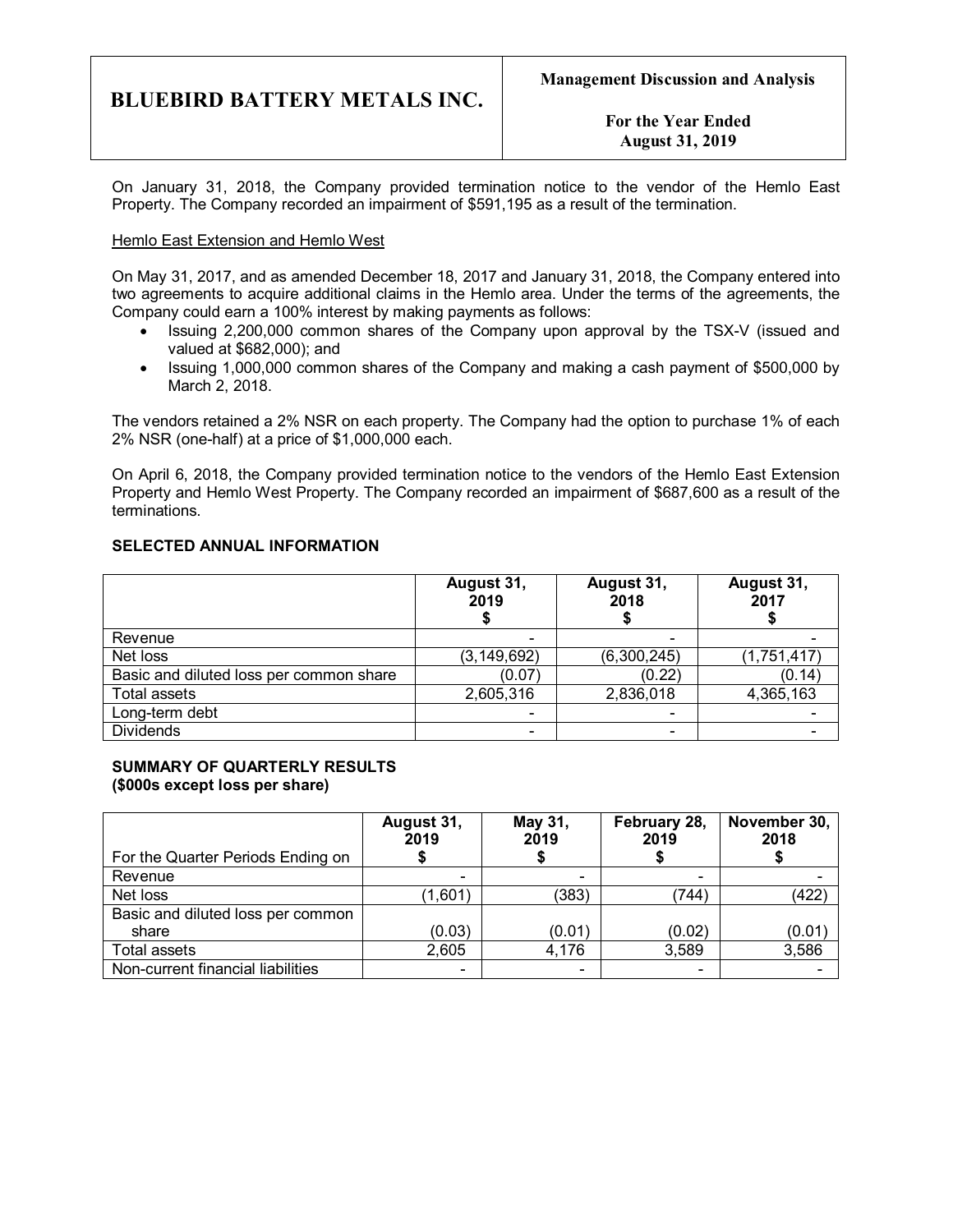**For the Year Ended August 31, 2019**

|                                   | August 31,<br>2018       | May 31,<br>2018          | February 28,<br>2018 | November 30,<br>2017 |
|-----------------------------------|--------------------------|--------------------------|----------------------|----------------------|
| For the Quarter Periods Ending on |                          |                          |                      |                      |
| Revenue                           | $\overline{\phantom{a}}$ | $\overline{\phantom{0}}$ |                      |                      |
| Net loss                          | (934)                    | (1,033)                  | (4, 214)             | (119)                |
| Basic and diluted loss per common |                          |                          |                      |                      |
| share                             | (0.02)                   | (0.03)                   | (0.16)               | (0.01)               |
| Total assets                      | 2,836                    | 3,009                    | 2,346                | 4,391                |
| Non-current financial liabilities | $\overline{\phantom{a}}$ | $\overline{\phantom{0}}$ |                      |                      |

# **OPERATIONS**

# **Three Months Ended August 31, 2019**

During the three months ended August 31, 2019, the Company reported a net loss of \$1,601,950 (2018 - \$933,657). Variations in expenses from the three months ended August 31, 2019 to the three months ended August 31, 2018 were as follows:

- · Consulting fees of \$85,059 (2018 \$173,375) decreased as the Company reduced the use of consultants due to lower activity in the current period;
- · Foreign exchange loss of \$nil (2018 \$7,734) resulting from fluctuation of Australian dollar as a throughout the period;
- · Management fee recovery of \$27,500 (2018 expense of \$304,919) resulted from credit invoices received during the current quarter. Also, fees decreased as a result of payments to the former CEO of \$135,000 and former president of \$112,500 upon termination of their respective consulting agreements in the prior year;
- · Office and general of \$16,582 (2018 \$23,336) was decreased due to lower activity in the current period when compared to the prior period;
- · Pre-exploration costs of \$nil (2018 \$50,000) were not incurred as the prior period costs related to LOI payments for which the Company decided to terminate;
- Professional fees of \$52,819 (2018 \$97,205) were lower in the current period as there were higher legal fees related to property acquisitions in Australia in the prior period;
- Rent of \$9,000 (2018 \$9,000) was comparable to the prior period;
- · Shareholder communications and investor relations of \$20,136 (2018 \$61,616) was the result of decreased promotional activity for the Company in 2019;
- · Transfer agent and filing fees of \$3,469 (2018 \$12,323) decreased compared to the prior period as a result of fewer financings and acquisitions;
- · Travel of \$19,864 (2018 \$64,548) decreased as a result of less travel to Australia and for promotional activity; and
- · Impairment of exploration and evaluation assets of \$1,439,536 (2018 \$nil) is the result of the Company writing off the Ashburton and Batt properties during the current period.

# **Year Ended August 31, 2019**

During the year ended August 31, 2019, the Company reported a net loss of \$3,149,962 (2018 - \$6,300,245). Variations in expenses from the year ended August 31, 2019 to the year ended August 31, 2018 were as follows:

- · Consulting fees of \$465,836 (2018 \$607,319) decreased as the Company reduced the use of consultants due to lower activity in the current year;
- · Foreign exchange loss of \$nil (2018 \$7,734) resulting from fluctuation of Australian dollar as a throughout the year;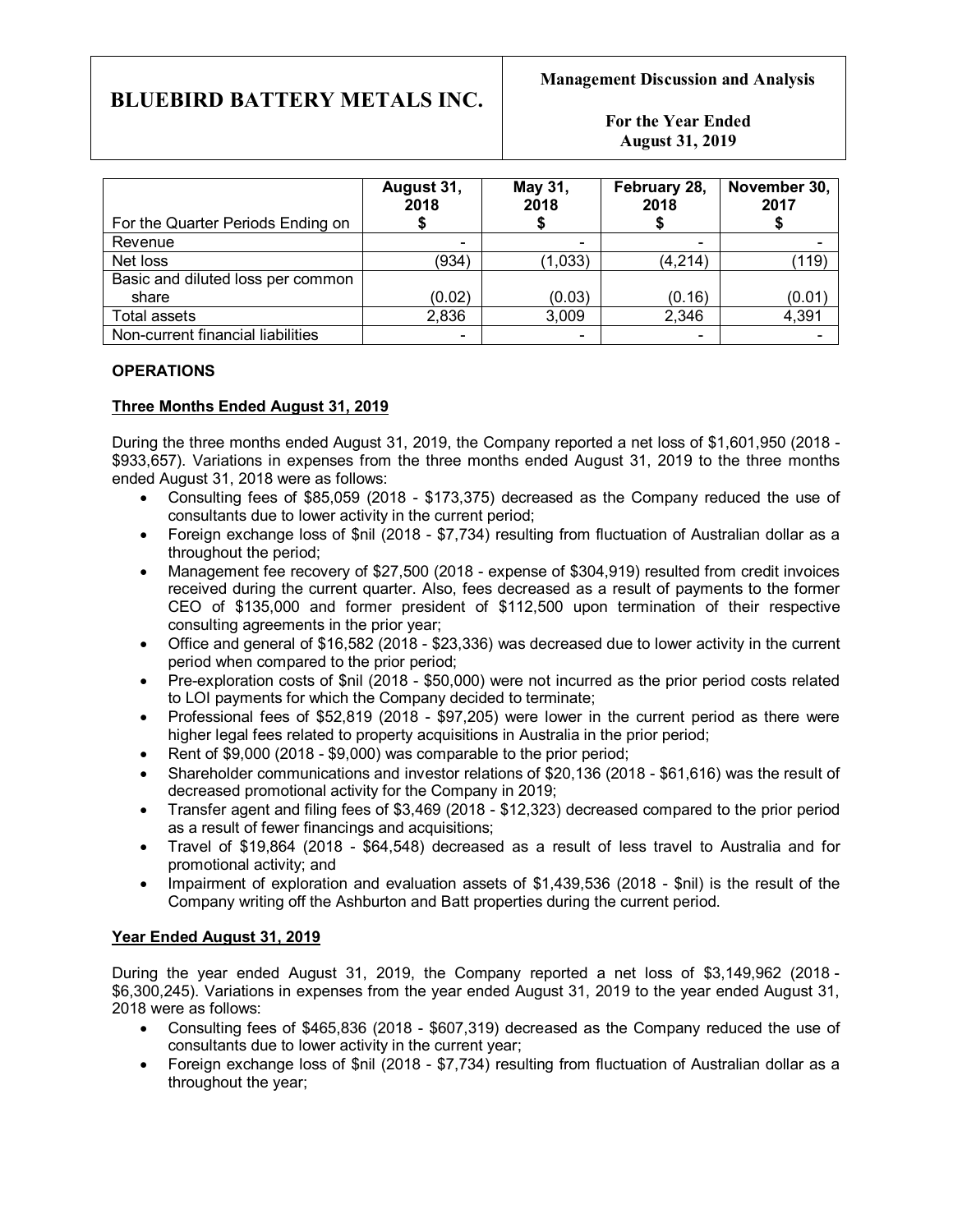# **For the Year Ended August 31, 2019**

- · Management fees of \$215,000 (2018 \$392,419) decreased due to payments to the former CEO of \$135,000 and former president of \$112,500 upon termination of their respective consulting agreements in the prior year;
- · Office and general of \$51,715 (2018 \$48,226) was comparable to the prior year;
- · Pre-exploration costs of \$nil (2018 \$50,000) were not incurred as the prior year costs related to LOI payments for which the Company decided to terminate;
- · Professional fees of \$136,914 (2018 \$136,556) were comparable to the prior year;
- · Rent of \$33,000 (2018 \$36,000) was comparable to the prior year;
- · Share-based payments of \$552,862 (2018 \$377,006) was the result of options granted in 2019, as more options were granted and at a higher value during the current year;
- · Shareholder communications and investor relations of \$167,909 (2018 \$141,107) was the result of increased promotional activity for the Company early in the 2019 fiscal year;
- · Transfer agent and filing fees of \$20,512 (2018 \$44,518) decreased compared to the prior year as a result of fewer financings and acquisitions;
- · Travel of \$66,678 (2018 \$178,719) decreased as a result of less travel to Australia and for promotional activity;
- · Impairment of exploration and evaluation assets of \$1,439,536 (2018 \$4,305,922) is the result of the Company writing off the Ashburton and Batt properties during the current year and the Hemlo properties and a portion of the Atikwa/Maybrun property in the comparative year; and
- · Other income of \$nil (2018 \$25,338) relates to the reduction of other liability (which reflects the premium paid by investors on the Company's 2016 flow-through share grant) upon completion of qualifying exploration expenditures by the Company.

# **LIQUIDITY AND CAPITAL RESOURCES**

The Company's cash at August 31, 2019 was \$18,507, compared to \$260,836 at August 31, 2018. The working capital deficit was \$946,524 (2018 - working capital of \$2,574).

The Company will need to raise additional financing in order to meet general working capital requirements for the 2019 fiscal year and to make option payments and continue exploration on its mineral properties.

# **SUBSEQUENT EVENTS**

Subsequent to August 31, 2019, 625,000 stock options expired unexercised following the resignation of an officer and a consultant.

# **OFF-BALANCE SHEET ARRANGEMENTS**

The Company has not entered into any off-balance sheet arrangements.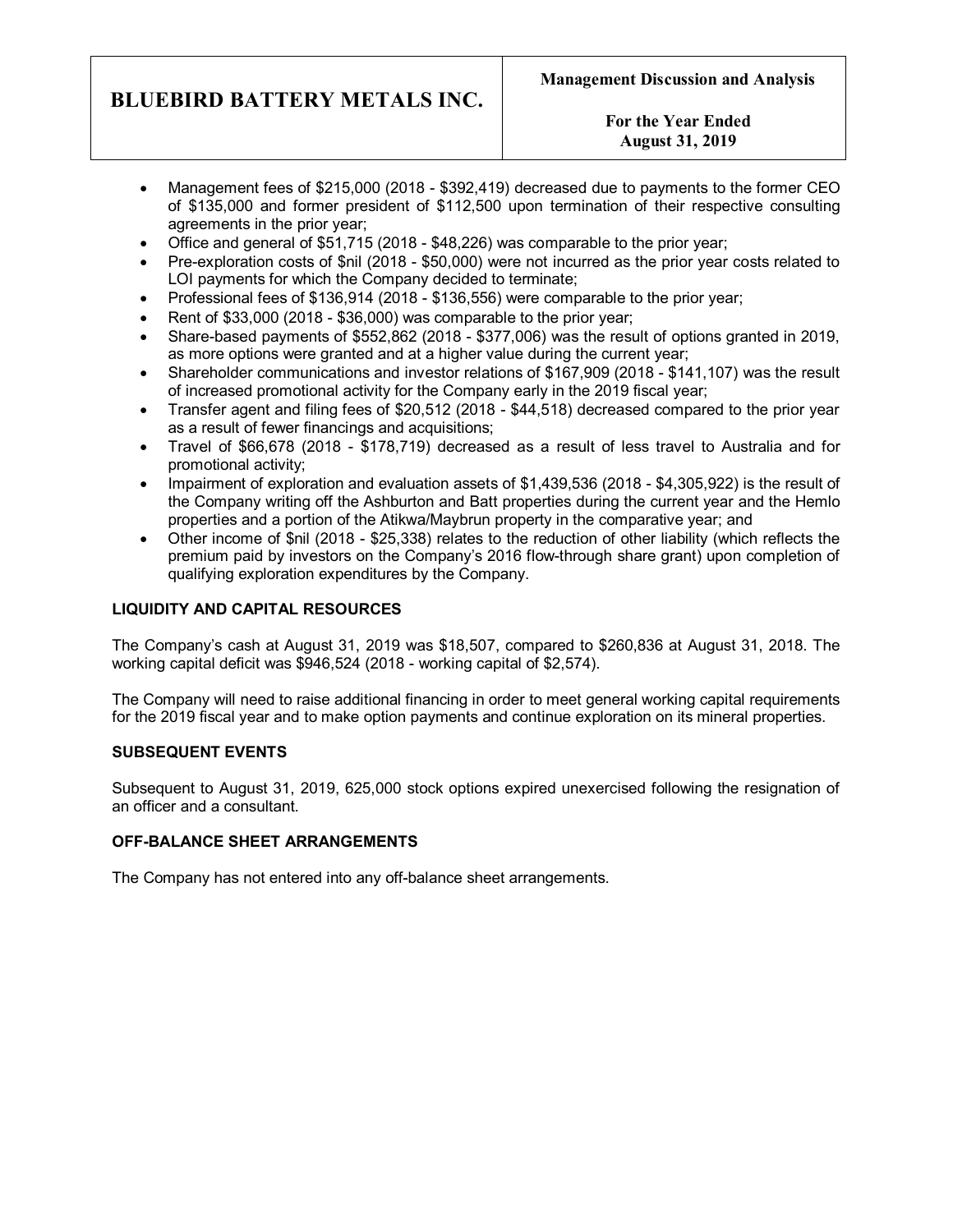**For the Year Ended August 31, 2019**

#### **TRANSACTIONS WITH RELATED PARTIES**

These amounts of key management compensation are included in the amounts shown on the consolidated statements of comprehensive loss:

|                      | 2019          | 2018          |
|----------------------|---------------|---------------|
| Consulting fees**    | \$<br>104.294 | \$<br>14,125  |
| Geological           | \$<br>10,125  | \$<br>102,083 |
| Management fees*     | \$<br>215,000 | \$<br>392,419 |
| Share-based payments | \$<br>282,495 | \$<br>210,289 |

\*includes \$nil (2018 - \$135,000) paid to the former Chief Executive Officer and \$nil (2018 - \$112,500) paid to the former President upon termination of their respective consulting agreements. \*\* includes \$22,000 (2018 - \$Nil) payable to a former officer.

Key management includes directors and officers of the Company, including the Chief Executive Officer, President and Chief Financial Officer.

During the year ended August 31, 2019, the Company paid or accrued:

- · \$33,000 (2018 \$36,000) in rent to a company with common officers;
- · \$80,000 (2018 \$nil) in consulting fees to a private company controlled by an officer; and
- · \$40,000 (2018 \$nil) in office expenses to a private company controlled by an officer.

As at August 31, 2019, included in accounts payable and accrued liabilities is \$232,267 (2018 - \$31,465) due to directors and officers of the Company, \$96,886 (2018 - \$nil) due to a company controlled by an officer and \$15,750 (2018 - \$nil) due to a company with common officers and directors, and \$22,000 due to a former officer.

As at August 31, 2019, included in loan payable is \$125,000 (2018 - \$nil) due to a private company controlled by an officer. The amount is non-interest-bearing and without terms of repayment.

#### **COMMITMENTS**

The Company is obligated to make certain payments and issue shares in connection with the acquisition of its exploration and evaluation assets.

#### **SIGNIFICANT ACCOUNTING POLICIES**

The Company adopted IFRS 9 *Financial Instruments* and IFRS 15 *Revenue from Contracts with Customers* effective January 1, 2018. Refer to Note 4 – Significant Accounting Policies in the Company's consolidated financial statements for the year ended August 31, 2019 for further details.

### **NEW ACCOUNTING STANDARDS ISSUED BUT NOT YET EFFECTIVE**

Certain new standards, interpretations and amendments to existing standards have been issued by the IASB or the International Financial Reporting Interpretations Committee that are mandatory for accounting periods noted below. Some updates that are not applicable or are not consequential to the Company may have been excluded from the list below.

#### **IFRS 16** *Leases*

On January 13, 2016, the IASB issued IFRS 16. This standard introduces a single lessee accounting model and requires a lessee to recognize assets and liabilities for all leases with a term of more than 12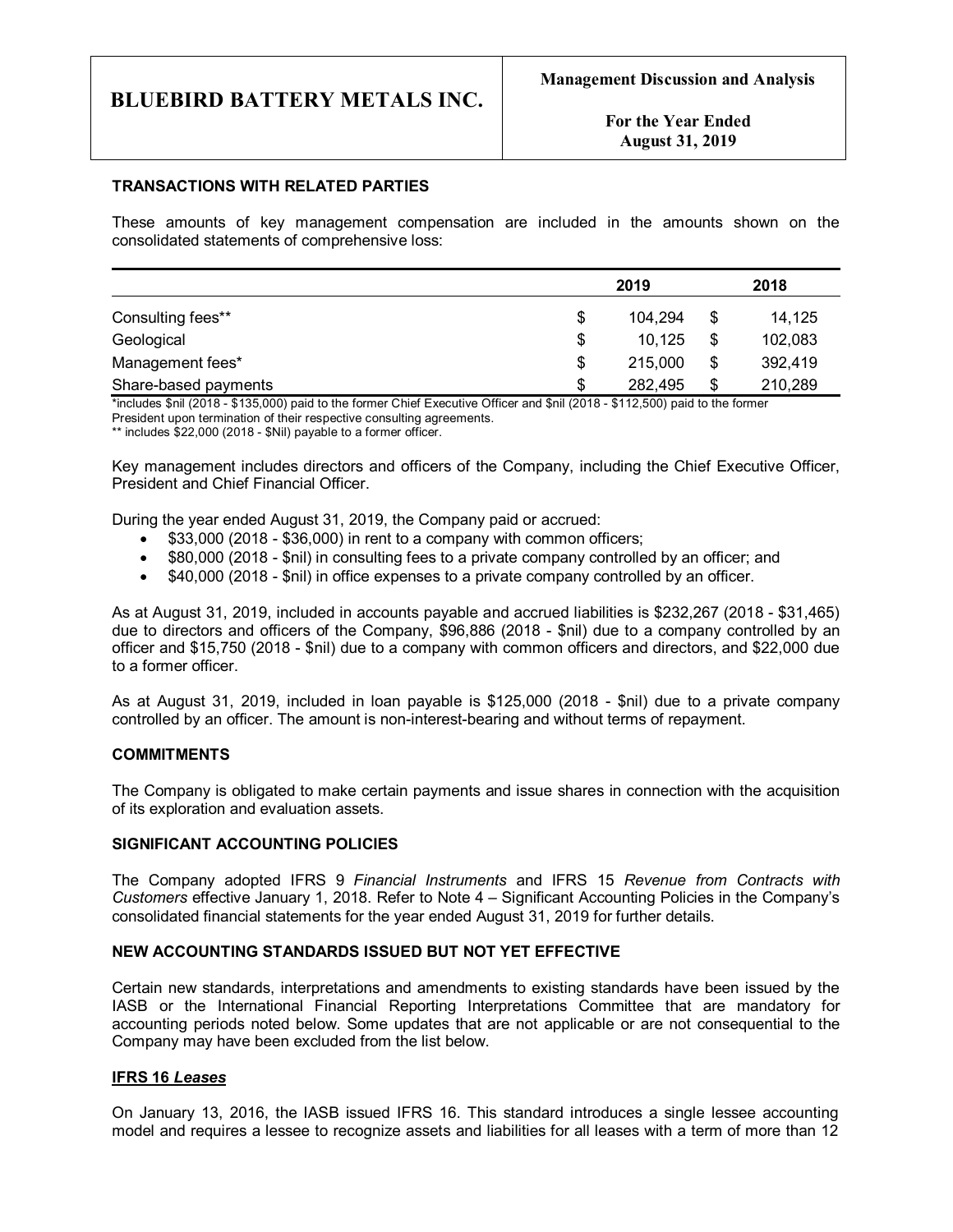**For the Year Ended August 31, 2019**

months, unless the underlying asset is of low value. A lessee is required to recognize a right-of-use asset representing its right to use the underlying asset and a lease liability representing its obligation to make lease payments. This standard substantially carries forward the lessor accounting requirements of International Accounting Standard 17 *Leases*, while requiring enhanced disclosures to be provided by lessors. Other areas of the lease accounting model have been impacted, including the definition of a lease. The new standard is effective for annual periods beginning on or after January 1, 2019. Earlier application is permitted for entities that apply IFRS 15 at or before the date of initial adoption of IFRS 16.

## **IFRIC 23 Uncertainty over Income Tax Treatments ("IFRIC 23")**

On June 7, 2017, the IASB issued IFRIC 23 Uncertainty over Income Tax Treatments. The interpretation provides guidance on the accounting for current and deferred income tax liabilities and assets when there is uncertainty over income tax treatments. IFRIC 23 was applicable for annual periods beginning on or after January 1, 2019.

IFRIC 23 requires an entity to determine whether uncertain tax positions are assessed separately or as a group; and assess whether it is probable that a tax authority will accept an uncertain tax treatment used, or proposed to be used, by an entity in its income tax filings. If the treatment is likely to be accepted, the entity should determine its accounting tax position consistently with the tax treatment used or planned to be used in its income tax filings. If not, the entity should reflect the effect of uncertainty in determining its accounting tax position. The Interpretation is effective for annual periods beginning on or after January 1, 2019.

The Company does not anticipate any impact at the date of initial adoption.

#### **CRITICAL ACCOUNTING POLICIES**

#### **Critical judgments in applying accounting policies**

Information about critical judgments in applying accounting policies that have the most significant risk of causing material adjustment to the carrying amounts of assets and liabilities recognized in the consolidated financial statements within the next financial year are discussed below.

#### Impairment of exploration and evaluation assets

The application of the Company's accounting policy for exploration and evaluation expenditures and impairment of the capitalized expenditures requires judgment in determining whether it is likely that future economic benefits will flow to the Company, which may be based on assumptions about future events or circumstances. Estimates and assumptions made may change if new information becomes available. If, after an expenditure is capitalized, information becomes available suggesting that the recovery of expenditure is unlikely, the amount capitalized is written off in profit or loss in the year the new information becomes available.

#### Title to mineral property interests

Although the Company has taken steps to verify title to mineral properties in which it has an interest, these procedures do not guarantee the Company's title. Such properties may be subject to prior agreements or transfers and title may be affected by undetected defects.

#### Income taxes

Significant judgment is required in determining the provision for income taxes. There are many transactions and calculations undertaken during the ordinary course of business for which the ultimate tax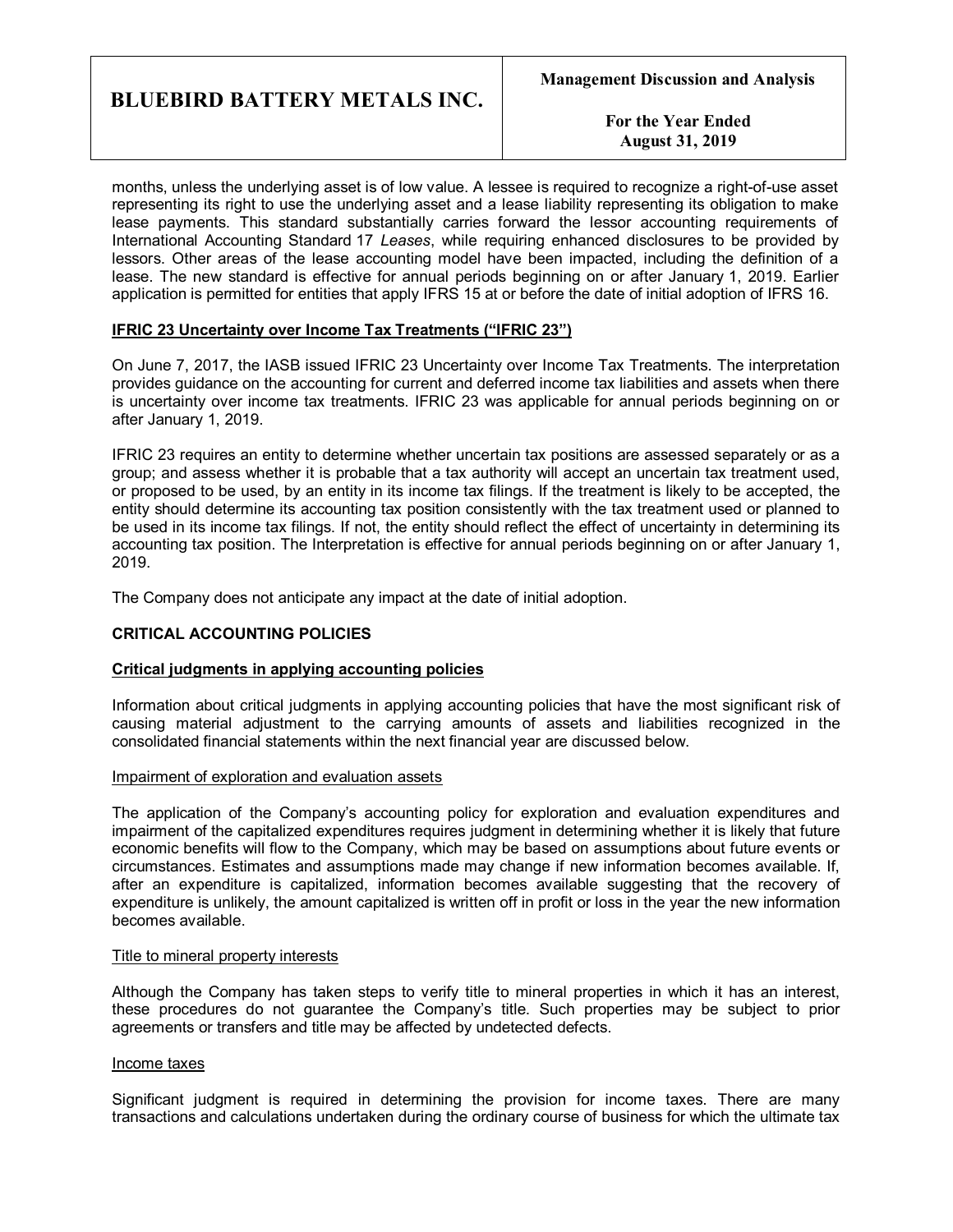**For the Year Ended August 31, 2019**

determination is uncertain. The Company recognizes liabilities and contingencies for anticipated tax audit issues based on the Company's current understanding of the tax law. For matters where it is probable that an adjustment will be made, the Company records its best estimate of the tax liability, including the related interest and penalties in the current tax provision. Management believes they have adequately provided for the probable outcome of these matters; however, the final outcome may result in a materially different outcome than the amount included in the tax liabilities.

In addition, the Company recognizes deferred tax assets relating to tax losses carried forward to the extent that it is probable that taxable profit will be available against which a deductible temporary difference can be utilized. This is deemed to be the case when there are sufficient taxable temporary differences relating to the same taxation authority and the same taxable entity that are expected to reverse in the same year as the expected reversal of the deductible temporary difference, or in years into which a tax loss arising from the deferred tax asset can be carried back or forward. However, utilization of the tax losses also depends on the ability of the taxable entity to satisfy certain tests at the time the losses are recouped.

#### Going concern risk assessment

The Company's ability to continue its operations and to realize assets at their carrying values is dependent upon its ability to fund its existing acquisition and exploration commitments on its exploration and evaluation assets when they come due, which would cease to exist if the Company decides to terminate its commitments, and to cover its operating costs. The Company may be able to generate working capital to fund its operations by the sale of its exploration and evaluation assets or raising additional capital through equity markets. However, there is no assurance it will be able to raise funds in the future. The consolidated financial statements do not give effect to any adjustments required to realize its assets and discharge its liabilities in other than the normal course of business and at amounts different from those reflected in the consolidated financial statements.

#### **Key sources of estimation uncertainty**

The following are key assumptions concerning the future and other key sources of estimation uncertainty that have a significant risk of resulting in material adjustments to the consolidated financial statements.

#### Decommissioning liabilities

Rehabilitation provisions have been created based on the Company's internal estimates. Assumptions, based on the current economic environment, have been made, which management believes are a reasonable basis upon which to estimate the future liability. These estimates take into account any material changes to the assumptions that occur when reviewed regularly by management. Estimates are reviewed annually and are based on current regulatory requirements. Significant changes in estimates of contamination, restoration standards and techniques will result in changes to provisions from year to year. Actual rehabilitation costs will ultimately depend on future market prices for the rehabilitation costs that will reflect the market condition at the time the rehabilitation costs are actually incurred.

The final cost of the currently recognized rehabilitation provisions may be higher or lower than currently provided for. As at August 31, 2019, the Company has no known rehabilitation requirements, and accordingly, no provision has been made.

#### Fair value of stock options granted

The Company uses the Black-Scholes option pricing model to value the stock options granted during the year. The Black-Scholes model was developed for use in estimating the fair value of traded options that have no vesting restrictions and are fully transferable. The model requires management to make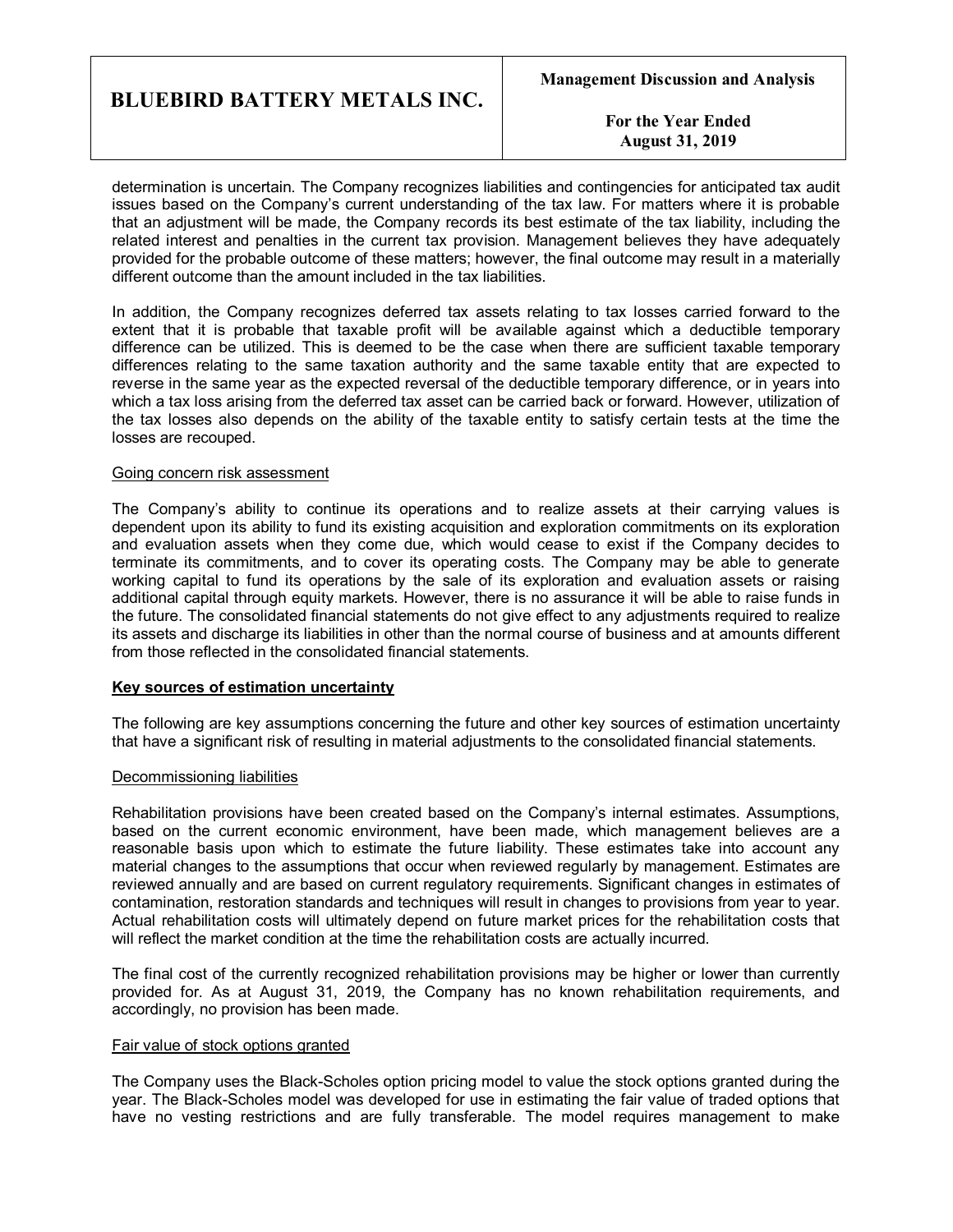**For the Year Ended August 31, 2019**

estimates that are subjective and may not be representative of actual results. Changes in assumptions can materially affect estimates of fair values.

## **FINANCIAL INSTRUMENTS AND OTHER INSTRUMENTS**

The Company's financial instruments include cash, amounts receivable, accounts payable and loan payable. Cash is classified as fair value through profit or loss. Amounts receivable are classified as measured at amortized cost. Accounts payable and loan payable are classified as measured at amortized cost. The carrying values of these instruments approximate their fair values due to the relatively short periods to maturity of these instruments.

#### **Financial risk management objectives and policies**

The risks associated with these financial instruments and the policies on how to mitigate these risks are set out below. Management manages and monitors these exposures to ensure appropriate measures are implemented in a timely and effective manner.

#### Credit risk

Credit risk is the risk of an unexpected loss if a customer or third party to a financial instrument fails to meet its contractual obligations. The financial instrument that potentially subjects the Company to concentrations of credit risk consists principally of cash. To minimize the credit risk on cash, the Company places its cash with a major Canadian financial institution.

#### Liquidity risk

The Company manages liquidity risk by maintaining a balance between continuity of funding and flexibility through the use of borrowings. Management closely monitors the liquidity position and expects to have adequate sources of funding to finance the Company's projects and operations. As at August 31, 2019, the Company had cash of \$18,507 (2018 - \$260,836) to settle accounts payable and accrued liabilities of \$856,008 (2018 - \$419,643). The Company will be required to obtain additional financing to satisfy its liabilities. All of the liabilities presented as accounts payable are due within 30 days of the reporting date.

#### Market risk

Market risk is the risk that changes in market prices, such as foreign exchange rates and interest rates, will affect the Company's income or the value of its holdings of financial instruments. The objective of market risk management is to manage and control market risk exposures within acceptable parameters, while optimizing the return on capital.

- *i) Currency risk –* Currency risk is the risk that the fair value or future cash flows will fluctuate as a result of changes in foreign exchange rates. The Company has operations in Canada and Australia and incurs operating and exploration expenditures in both currencies. The fluctuation of the Canadian dollar in relation to the Australian dollar will have an impact upon the results of the Company. A fluctuation in the exchange rates between the Canadian and Australian dollars of 10% would result in a change to the Company's cash of \$800 and accounts payable and accrued liabilities of \$11,700. The Company does not use any techniques to mitigate currency risk.
- *ii) Interest rate risk –* The Company is exposed to interest rate risk on the variable rate of interest earned on bank deposits. The fair value interest rate risk on bank deposits is insignificant, as the deposits are short-term. The Company has not entered into any derivative instruments to manage interest rate fluctuations. The Company has no interest-bearing financial liabilities.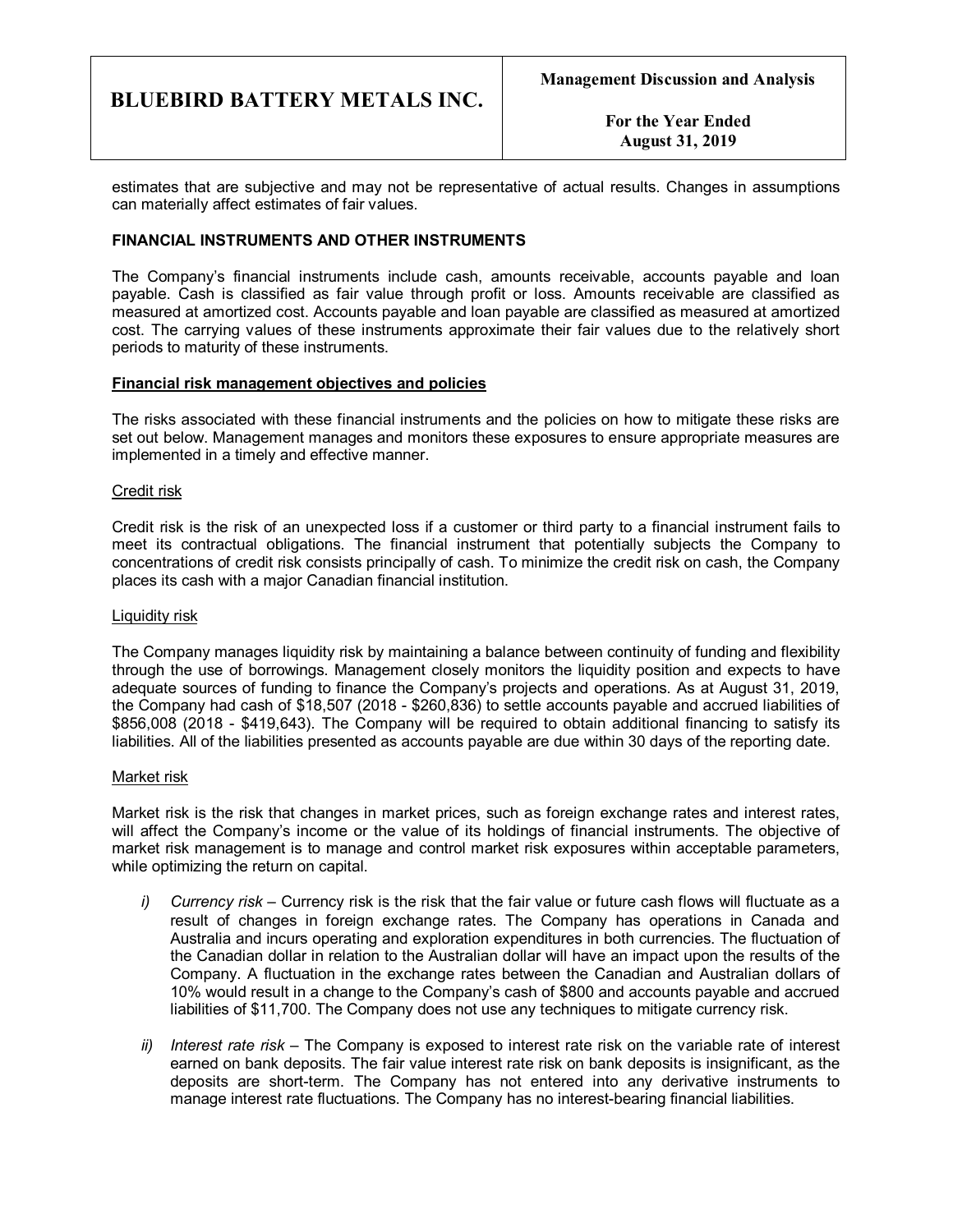*iii) Other price risk –* Other price risk is the risk that the fair value or future cash flows of a financial instrument will fluctuate due to changes in market prices, other than those arising from interest rate risk. The Company does not have significant exposure to this risk.

# **SHARE CAPITAL**

As at December 2, 2019, the Company had the following securities issued and outstanding:

|                      | December 2,<br>2019 | August 31,<br>2019 | August 31,<br>2018 |
|----------------------|---------------------|--------------------|--------------------|
| Common shares        | 50.598.379          | 50,598,379         | 42.502.049         |
| Warrants             | 10,137,335          | 10,137,335         | 14.841.405         |
| Stock options        | 4.360.000           | 4.985.000          | 3,300,000          |
| Fully diluted shares | 65,095,714          | 65.720.714         | 60,643,454         |

## **RISKS**

The Company, and the securities of the Company, should be considered a highly speculative investment. The following risk factors should be given special consideration when evaluating an investment in any of the Company's securities.

There are a number of outstanding securities and agreements pursuant to which common shares of the Company may be issued in the future. This will result in further dilution to the Company's shareholders.

The Company has a very limited history of operations, is in the early stage of development and has received no revenues other than insignificant interest revenues following its transition to a mineral exploration and development company. As such, the Company is subject to many risks common to such enterprises. There can be no assurance that the Company will be able to obtain adequate financing in the future or, if available, that the terms of such financing will be favourable. The Company does not anticipate paying any dividends in the near future.

Although the Company has taken steps to verify the title to mineral properties in which it has acquired an interest, no assurance whatsoever can be given that the Company's interests may not be challenged by third parties. If challenged, and if the challenge is sustained, it will have an adverse effect on the business of the Company. Title to mineral properties may be subject to unregistered prior agreements or transfers and may also be affected by undetected defects or the rights of indigenous peoples.

Environmental legislation is becoming increasingly stringent and costs and expenses of regulatory compliance are increasing. The impact of new and future environmental legislation on the Company's operations may cause additional expenses and restrictions. If the restrictions adversely affect the scope of exploration and development on the mineral properties, the potential for production on the properties may be diminished or negated.

The exploration of mineral properties involves significant risks, which even experience, knowledge and careful evaluation may not be able to avoid. The price of metals has fluctuated widely, particularly in recent years, as it is affected by numerous factors that are beyond the Company's control, including international economic and political trends, expectations of inflation or deflation, currency exchange fluctuations, interest rate fluctuations, global or regional consumptive patterns, speculative activities and increased production due to new extraction methods. The effect of these factors on the price of metals, and therefore, the economic viability of the Company's interests in the mineral properties cannot be accurately predicted. Furthermore, changing conditions in the financial markets, and Canadian income tax legislation may have a direct impact on the Company's ability to raise funds for exploration expenditures. A drop in the availability of equity financings will likely impede spending. As a result of all